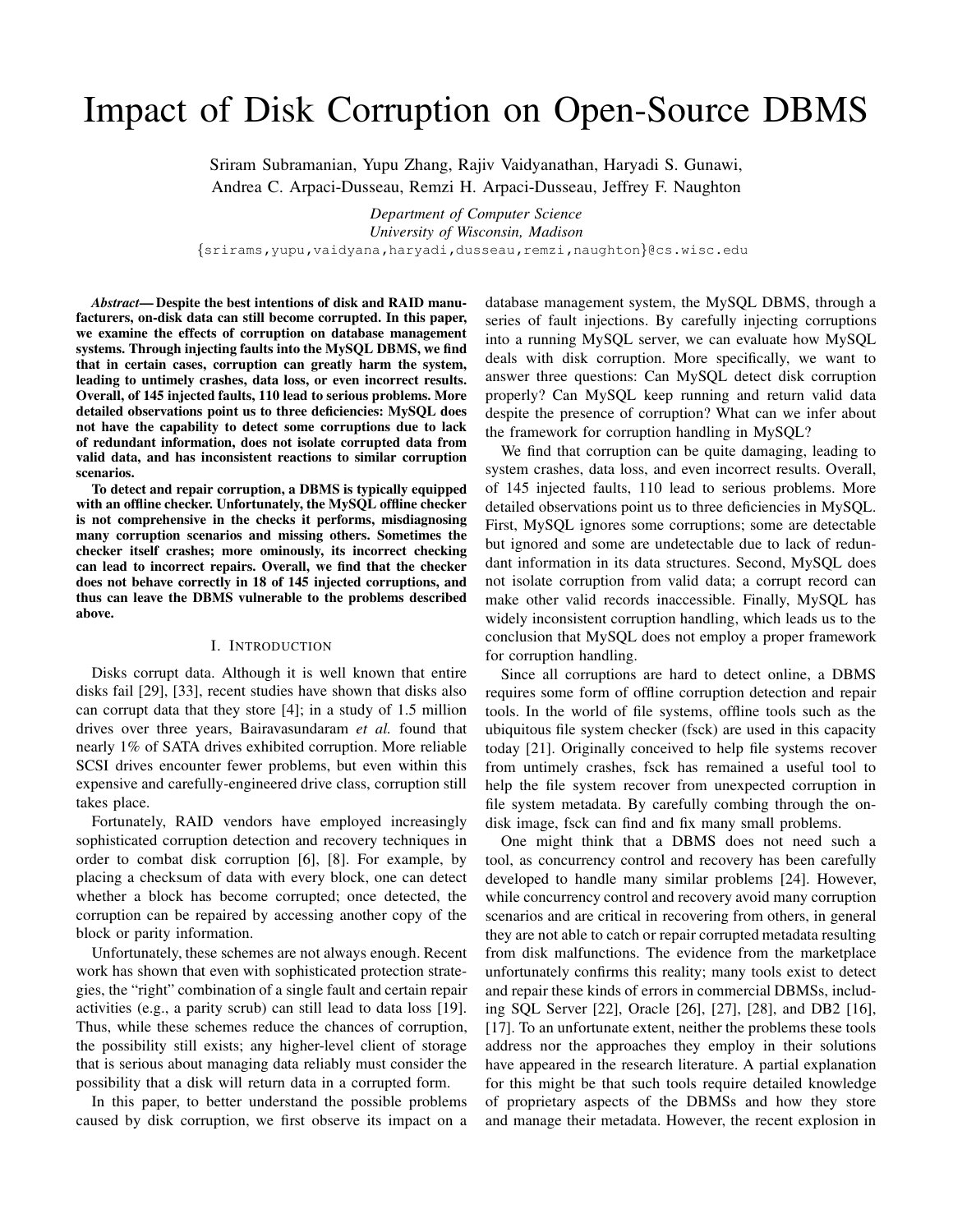popularity of open source DBMSs such as PostgreSQL [37] and MySQL [39] has changed the landscape, and it is now possible for the research community at large to explore issues related to metadata corruption, and to do so in the meaningful context of substantial systems with large user communities.

Therefore, in this paper, we also study how effective offline checkers are at detecting corruption in an on-disk image of a database. Specifically, we examine the robustness of *myisamchk*, an offline checker for MySQL. We find that the offline checker is not comprehensive in the checks it performs, misdiagnosing many corruption scenarios and missing others. Sometimes the checker itself crashes. More ominously, its incorrect checking can lead to incorrect repairs. Overall, we find that myisamchk does not behave correctly in 18 of 145 injected corruptions, and thus can leave the DBMS vulnerable to the problems described above, including unexpected crashes, data loss, and incorrect results.

Thus, in this paper, we make two explicit contributions:

- We perform the first study of the effect of corruption on a running database (MySQL), and find that corruption can cause great harm (Section IV).
- We perform the first study of the ability of an existing offline checking tool (myisamchk) to detect corruption in on-disk structures, and find that it misses many significant cases (Section V).

Before describing each of our two main contributions, we first present the background and related work (Section II) and then our fault injection methodology (Section III). After the main body of the paper, we conclude with future directions (Section VI).

# II. BACKGROUND & RELATED WORK

In this section, we provide a brief background on disk failures, with a focus on corruption. We then discuss why RAID is not a complete solution in dealing with corruption. After that, we briefly discuss the state of the art of both online and offline corruption detection techniques within file systems as well as the current approach within DBMS.

# *A. Disk Corruption: Why It Happens?*

We broadly define disk corruption as something that occurs when one reads a block of data from the disk and receives unexpected contents (*e.g.*, the contents are not what were previously written to that location). Thus, the read "succeeds" (*i.e.*, the disk does not return a failure code) but the data within the block is not as expected. For this reason, corruption is sometimes referred to as a *silent* error.

Disk corruption can occur for a multitude of reasons. One cause comes from the magnetic media: the classic problem of "bit rot" which occurs when the magnetism of a single bit or a few bits are flipped. This type of problem can often (but not always) be detected and corrected with low-level ECC embedded in the drive.

Interesting errors also arise in the disk controllers due to their complexity; modern Seagate drives contain hundreds of thousands of lines of low-level firmware code that manage the operation of the disk [30]. This complexity can lead to a number of bugs which manifest as corruption.

One example of such a bug is a *lost write* (or phantom write), where a disk reports that a write has completed but in fact it was never written to the disk [40]. The next time a client reads such a block, it will receive the old contents, and thus perceive the problem as a corruption. A misconfigured drive can also result in lost writes; for example, if a drive cache is set to write-back mode (instead of write-through), a write will be acknowledged when it is put into the disk cache but before it has been written to disk. If power is lost before the actual write to the media surface, the write is seemingly lost.

A similar problem is known as a misdirected write [44]. In this case, the controller writes the data to disk but to the wrong location. A misdirected write can thus lead to two perceived corruptions; one where the block should have been written, and one where the block was accidentally written. In either case, subsequent reads receive the "wrong" contents.

There are other causes of perceived disk corruption. For example, as data sits in the main memory of a host system, a bad DRAM could corrupt the data [20]; although it is written correctly to disk, the data is corrupt when written and will later be perceived as such. Similarly, buggy operating systems software [10], [12] could accidentally overwrite the in-memory data before writing it to the disk, again leading to a subsequently perceived corruption.

# *B. Disk Corruption: How Often It Occurs?*

Until recently, there was very little data on how often corruption arose in modern storage systems. Although there was much anecdotal information [6], [40], [44], and a host of protection techniques that systems employ to handle such corruption [19], there was little hard data.

Recently, a study by Bairavasundaram *et al.* demonstrates that corruption does indeed occur across a broad range of modern drives [4]. In that study of 1.5 million disk drives deployed in the field, the authors found more than 400,000 blocks have checksum mismatches over three years. They also found that nearline disks develop checksum mismatches an order of magnitude more often than enterprise class disk drives. Furthermore, checksum mismatches within the same disk show high spatial and temporal locality, and checksum mismatches across different disks in the same storage system are not independent. The data shows that corruption takes place, and systems must be prepared to handle it.

# *C. Doesn't RAID Help?*

The end-to-end argument states that failure recovery must be done at the highest level; protection mechanisms at lower levels may improve performance but fundamentally do not solve the desired problem [32]. In the world of storage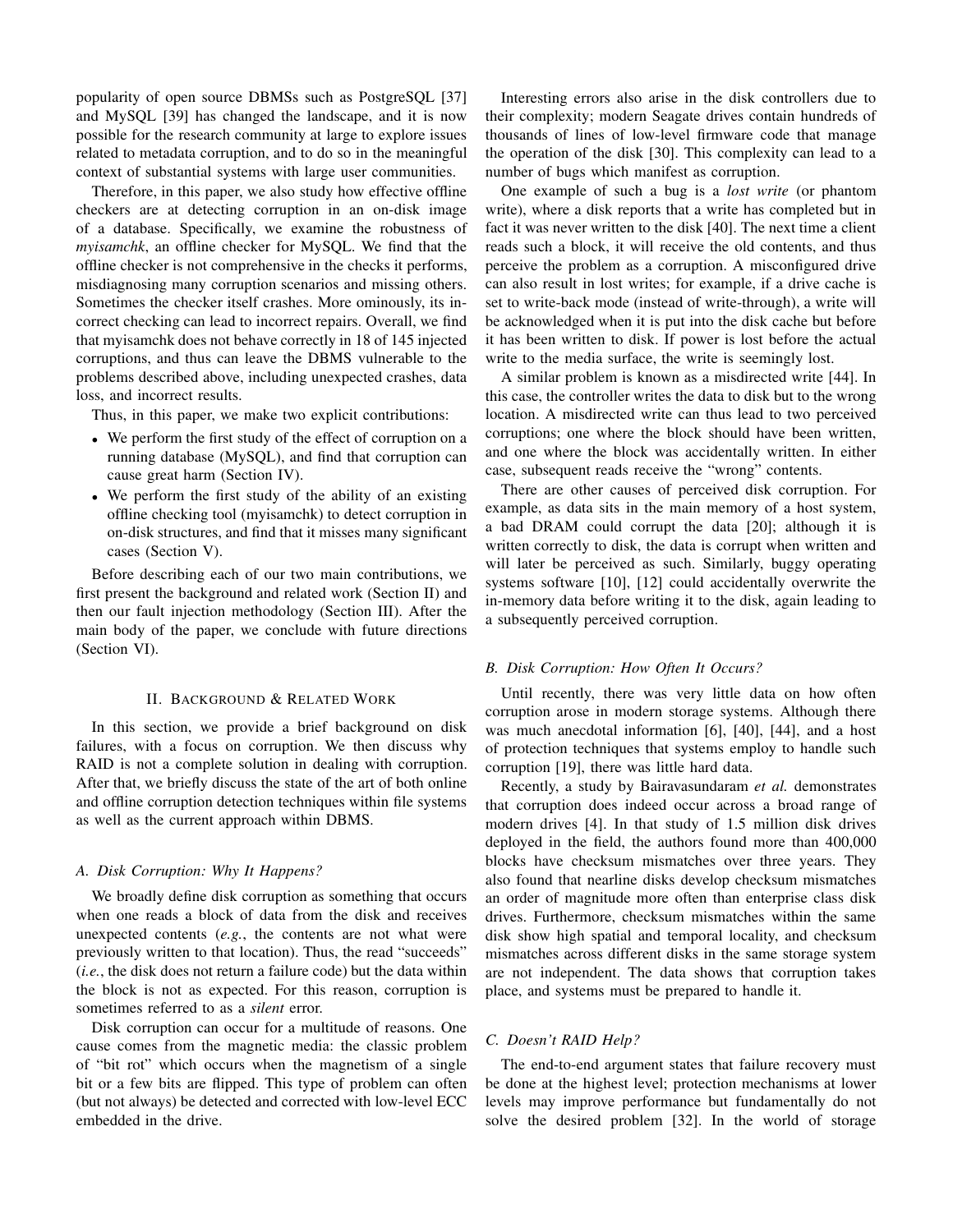systems, it would be ideal if RAID storage [29] guaranteed that data was not corrupt. Although we believe that while RAID can indeed improve DBMS reliability, it is not a complete solution for the following reasons.

First, RAID is designed to tolerate the loss of a certain number of disks or blocks (*e.g.*, RAID-5 tolerates one, and RAID-6 tolerates two), but not to to identify corruption. For example, in RAID-5, if a block in a parity set is corrupt, the parity computation will be incorrect, but which block is corrupt cannot be identified with RAID alone.

Second, ironically, commercial RAID systems also corrupt data; a recent paper by Krioukov *et al.* demonstrates how most commercial RAID-5 designs, which should be able to tolerate the loss of any one disk or block, have flaws where a single block loss leads to data loss or silent corruption [19].

Finally, not all systems incorporate more than one disk. For example, consider a typical commodity system running with a single disk drive; in such systems, there is essentially no protection against most forms of corruption described above.

#### *D. Doesn't Checksumming Help?*

Checksumming techniques have been used in numerous systems over the years to detect data corruption [6], [11], [36], [38], [40]. For example, Tandem systems have long employed checksums [6]. When a block is read from disk, so too is its stored checksum. A checksum is then computed over the data block and compared to the stored checksum; if the two do not match, the block is declared corrupt and recovered from a mirror copy. Similar to RAID, although checksums can improve corruption detection, it is still not a complete solution for three reasons.

First, memory is not perfect. For example, a bit-flip in memory before a checksum is computed could lead to a corrupt block being written to disk; the disk system will safely store the corrupted block. A recent, large-scale field study by Schroeder *et al.* emphatically show that bit-flips do occur [34].

Second, software is not perfect; large code bases are typically full of bugs [10], [45]. Some of those bugs may indeed corrupt data before it is written to disk, and again may thus survive despite checksum and RAID protections.

Lastly, Krioukov *et al.* also show that checksumming does not protect against complex failures such as torn writes, lost writes, and misdirected writes [19].

## *E. The File System Approach*

Many high-end file systems often claim that they have support for corruption handling. However, their robustness is little known due to the proprietary nature of these systems. With open-source file systems, there is room for evaluation. For example, Prabhakaran *et al.* presented the details of corruption detections in several commodity file systems [30], including Linux ext3 file system [42], ReiserFS [31], IBM JFS [7], and Windows NTFS.

In many cases, they found that these file systems are able to detect metadata corruption in the absence of checksums. Their approach is to store implicit redundant information to crosscheck metadata consistency. For example, file systems such as ReiserFS [9] and XFS [41] store page-level information in each internal page of a B-Tree. Thus, a corrupt pointer that does not connect two pages in adjacent levels can be detected checking the page-level information. These file systems show that some redundant information can be useful for online cross-checking without imposing significant overhead.

Although many corruptions are detected, Prabhakaran *et al.* also found that in some cases these file systems fail to check the integrity of their own metadata. They show that the undetected corruptions result in system crashes, the spreading of corruption, and unmountable file systems [30].

To remedy this problem, file system developers created offline tools to scan and repair file system metadata that was inconsistent. The classic repair tool is *fsck* [21]. Despite the presence of RAID and checksumming, fsck remains useful even today; high-end file systems also have their own offline checkers. Some new file systems have tried to make do without an offline checker, *e.g.*, SGI's XFS famously was said to have "no need to fsck, ever" [13], but soon introduced such a tool to handle corruptions that were observed in the field.

Unfortunately, building a robust checker is not straightforward. An analysis of the Linux ext2 checker by Gunawi *et al.* shows that some important repairs are missing, leaving some corruptions unattended, and some repairs are incorrect, making the file system more corrupt and sometimes unusable [15].

# *F. The DBMS Approach*

In the DBMS world, there have been many reports of database corruptions [1], [2]. In many cases, the sources of the corruptions are hard to pinpoint, and hence are not reported. Nevertheless, the fact that error messages such as "Database page corruption on disk" appear in the error logs suggest that database systems read corrupt contents from the disk. But again, the research literature has not extensively addressed how running databases deal with such corruption.

The presence of offline tools to scan and repair database metadata is also less clear. Some tools exist [16], [17], [22], [26], [27], [28]. The existence of the tools certainly indicates that databases are corrupted in practice, despite the presence of RAID and checksums. However, due to the proprietary nature of these database systems and their on-disk formats, there is little published on the details of how these offline check and repair tools work.

Evaluations of open-source file systems have unearthed many weaknesses in the ways modern file systems deal with corruption [15], [30]. However, to the best of our knowledge, there has been no similar published study in the DBMS literature. However, as open-source database systems such as PostgreSQL [37] and MySQL [39] have become both popular and important, we believe a new opportunity has arisen to both evaluate the state of the art of database checking and potentially to improve it. The open nature of these systems make evaluation possible, and in this paper (Sections IV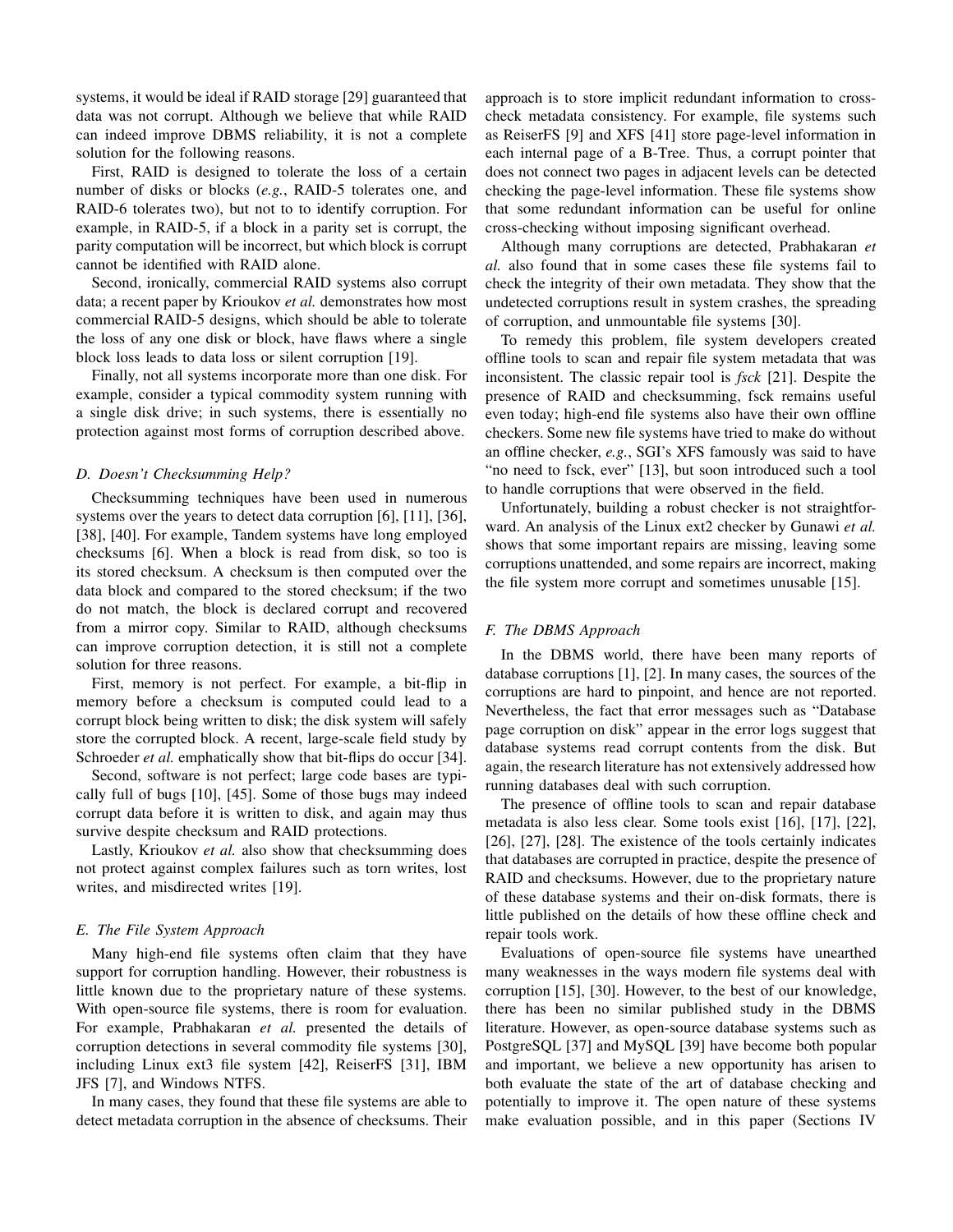and V), we demonstrate how fault injection can be used to assess the resilience of MySQL (in particular) to various types of corruption.

#### III. METHODOLOGY

An integral part of ensuring the long-term availability of data is ensuring the reliability and availability of *pointers* and *format information*. Pointers are fundamental to the construction of nearly all data structures, while format information is critical for the correctness of reading the data and metadata. This observation is especially true for database management systems, which rely on pointers to access data correctly and efficiently, and on format information to determine how to parse both metadata and data. Unfortunately, as mentioned in the previous section, information stored on a disk can be corrupt. A robust DBMS should detect and repair such corruption of its metadata.

One difficulty with a pointer-corruption study is the potentially huge exploration space for corruption experiments. To deal with this problem, we utilize a fault injection technique called type-aware pointer corruption (TAC) [5]. TAC reduces the search space by systematically changing the value of only one pointer of each type in the DBMS, then exercising the DBMS and observing its behavior. We further narrow the large search space by corrupting the pointers to refer to each type of data structure, instead of to random values. For example, rather than corrupting a B-Tree pointer to point to a random page, we introduce types to the pages (*e.g.*, grand-child, sibling, parent page), and then change the pointer to point to different types of pages.

TAC simulates field-level corruption. As mentioned in Section II-A, different problems can lead to different types of corruption. For example, a misdirected write can corrupt everything on a page, not just a particular field. This type of page-level corruption can be simulated as well by slightly extending our fault-injection framework. So far, we have only considered field-level corruption as it allows for detailed analysis of the system's responses to different field-corruptions.

To exercise the DBMS as thoroughly as possible, another challenge is to coerce the DBMS down its different code paths to observe how each path handles corruption. This requires that we run workloads exercising all relevant code paths in combination with the induced faults. In this paper, we only focus on read workloads. Specifically, we run three kinds of queries: single selection queries (*e.g.*, WHERE field = X), range selection queries (*e.g.*, WHERE field BETWEEN X AND Y), and full table scans. By running different queries, we can analyze how the injected corruptions affect different workloads.

Section IV presents the results of our online pointer and format corruptions for MySQL. Specifically, we inject corruptions when the server is running and observe if it detects and handles the corruptions. Unfortunately, some corruptions are not detected online. Thus, we then inject the same corruptions



**B-Tree pointer corruption.** The graph above shows key-pages of an index B-Tree. Each box represents a key-page which contains a set of key-pointer pairs. A pointer is a page number. We corrupt three target pointers of a non-leaf page (page A): left-most (LP), middle (MP), and right-most (RP) pointers. For example, the LP pointer can be corrupted to point to the parent page (page B).

and analyze whether the MySQL offline checker is able to detect them (Section V). As we will see, even the offline checker fails to detect some of the corruptions, thus leaving the DBMS vulnerable to on-disk corruption.

All experiments except where specified are performed on the MyISAM Storage Engine of MySQL version 5.0.67 running on the Linux 2.6.12 operating system. We have not tested MySQL with other storage engines. In total we have injected 145 corruption scenarios. Due to the sheer volume of experimental data, it is difficult to present all results for the reader's inspection. We try to present the complete results of our analysis in tables (for those interested in all the data), and then provide qualitative summaries of the results that are presented within the tables.

#### IV. ONLINE CORRUPTION

Despite the presence of corruption, we expect a running DBMS to be highly reliable and available. More specifically, we expect a reliable DBMS to have a strong mechanism for detecting disk corruption such that corrupt metadata is not wrongly used by the DBMS. Moreover, to be highly available, a DBMS has to keep running and return as much valid data as possible to the users. To see how MySQL stands with respect to these issues, we pose three questions that relate to reliability, availability, and framework for corruption handling:

1) Can MySQL detect disk corruption properly?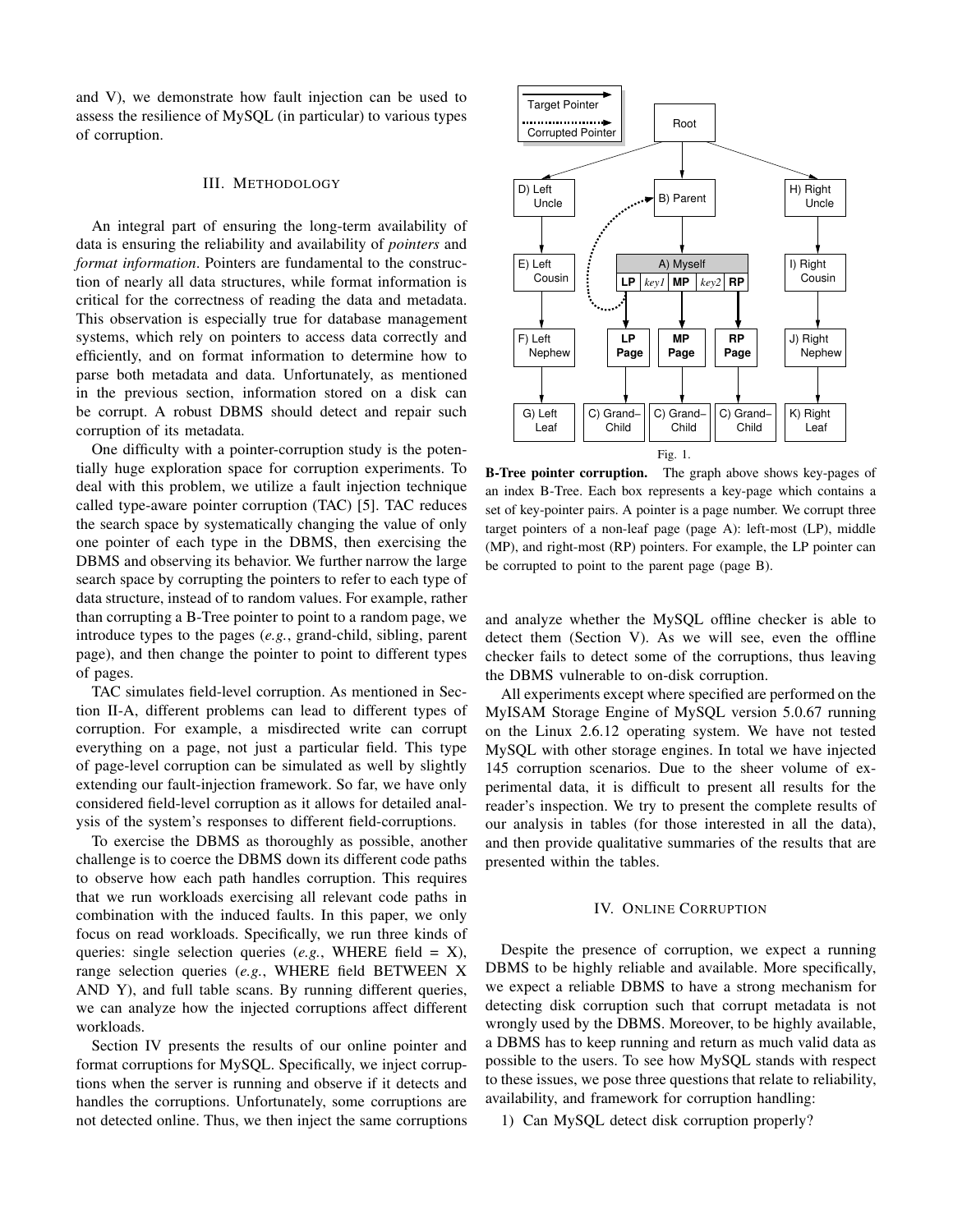|    | Α        | в        |                  |        | Е                          | F      | G      | Н                |                  |        | K      |              | М            |
|----|----------|----------|------------------|--------|----------------------------|--------|--------|------------------|------------------|--------|--------|--------------|--------------|
| MP | $\times$ | ×        | $\neq$           |        | ≠                          |        | ≠      | ≠                |                  |        | ≠      |              |              |
| LP | $\times$ | $\times$ | $\neq$           | $\neq$ | $\neq$                     | $\neq$ | $\neq$ | $\neq$           | $\neq$           | $\neq$ | $\neq$ | $\checkmark$ | $\mathbf{v}$ |
| RP | $\times$ | ×        | $\neq$           | $\neq$ | $\neq$                     | $\neq$ | $\neq$ | $\neq$           | $\neq$           | $\neq$ | $\neq$ |              |              |
|    |          |          |                  |        | (a) Single selection query |        |        |                  |                  |        |        |              |              |
|    |          |          |                  |        |                            |        |        |                  |                  |        |        |              |              |
|    | Α        | B        |                  | D      | Е                          | F      | G      | Н                |                  |        | K      |              | M            |
| MP | $\times$ | ×        | ≠                |        |                            |        |        | ≠                | ≠                |        | ≠      | $\mathbf v$  | $\sqrt{ }$   |
| LP | X        | $\times$ |                  | $\neq$ | $\neq$                     | $\neq$ | $\neq$ |                  |                  | $\neq$ | $\neq$ |              | $\sqrt{}$    |
| RP | ×        | ×        | $\neq$<br>$\neq$ | ≠      | $\neq$                     | $\neq$ | $\neq$ | $\neq$<br>$\neq$ | $\neq$<br>$\neq$ | $\neq$ | $\neq$ | $\sqrt{}$    |              |

TABLE I

**Online detection of B-Tree pointer corruption.** The tables above report the results of our B-Tree pointer corruption. The results depend on the query that is executed. The first and the second tables show the results of a single and a range selection query respectively. The left-most column shows the pointers that we corrupt (*i.e.*, MP, LP, and RP, as illustrated in Figure 1). The row-header represents the new pages (*i.e.*, page A to M) that the corrupted pointer is now pointing to. "√ " marks that the corruption is detected; for example, when MP points to an out-of-bound page (M). " $\times$ " represents a server crash; for example, when a cycle is introduced when MP points to itself (page A). " $\neq$ " implies that the server returns the wrong results to the user; for example, when MP points to its grand-child (page C), records made inaccessible by this corruption are not returned to the user.

- 2) Can MySQL keep running and return valid data despite the presence of corruption?
- 3) Based on our results, what can we infer about the framework for corruption handling in MySQL?

To answer these questions, we first present the results of our fault-injection experiments on a running MySQL server (Section IV-A). Then, we answer the questions by presenting our qualitative observations on the results (Section IV-B). Finally, we conclude this section and present some preliminary results for PostgreSQL (Section IV-C).

# *A. Results*

In this section, we present the results of our online pointer and format corruptions. For pointer corruption, we corrupt the B-Tree, record, and overflow pointers. For format corruption, we corrupt the format information stored in the index and data files. For each corruption case, we describe the MySQL data structures that we corrupt, our findings and observations. In all cases, we find that the presence of corruption would lead to server crashes, data loss, or even incorrect results.

*1) B-Tree Pointer Corruption:* The first class of pointer corruption that we inject is B-Tree pointer corruption. For each database table, MySQL manages three files: an index file (.MYI), a format file (.FRM), and a data file (.MYD). For each index defined on a table, MySQL stores a B-Tree in the index file in the form of key-pages (we also refer to a keypage as a page). A page is usually 1 KB. The index file has a header page (index file header) that has pointers to the root pages of all B-Trees in the index file. A key-page contains a header (page header), describing the key-page, and a set of key-value pairs where the value carries two pointers: a keypointer (*i.e.*, page number) which points to a child page and a

record-pointer which points to the corresponding record stored in the data file. In this experiment, we corrupt the key-pointer by making it point to another page and observe how MySQL handles this class of corruption while it is running.

Figure 1 illustrates a 5-level B-Tree. We corrupt three distinct pointers: the left-most (LP), middle (MP), and rightmost (RP) pointers of a non-leaf page (page A). To exercise corruption scenarios, we corrupt these pointers. To reduce the corruption space, we identify eleven categories of pages (pages A to K as shown in Figure 1). For example, we corrupt the left-most pointer (LP) to point to: the parent (page B), left cousin (page E), left nephew (page F), and so on. To be able to detect the corruptions, two keys that wrap the middle pointer (key1 and key2) can be utilized.

Table I summarizes our results. In addition to corrupting the three pointers to point to page A to K, we also force them to point to pages belonging to the index file header (page L) and to out-of-bound pages (page M). To analyze how the corruptions affect different workloads, we also run two types of queries: single and range-selection queries. In total, we have injected 39 B-Tree pointer corruption scenarios. Unfortunately, MySQL does not detect and handle many of these corruptions online; MySQL returns wrong results to users, or the server crashes. Below, we further explain the results.

**Detected error**  $(\sqrt{\ })$ : Out of the 39 scenarios, MySQL detects only 6 or 10 of them depending if we execute a single or a range-selection query. Most of the corruptions detected are those where pointers point to an out-of-bound page (M) or to a page belonging to an index file header (L). The former is easily detected because reading an out-of-bound page will result in a low-level read error. The latter is detected because MySQL always checks the key-page header, specifically the length of used key-value pairs in the page (which should always be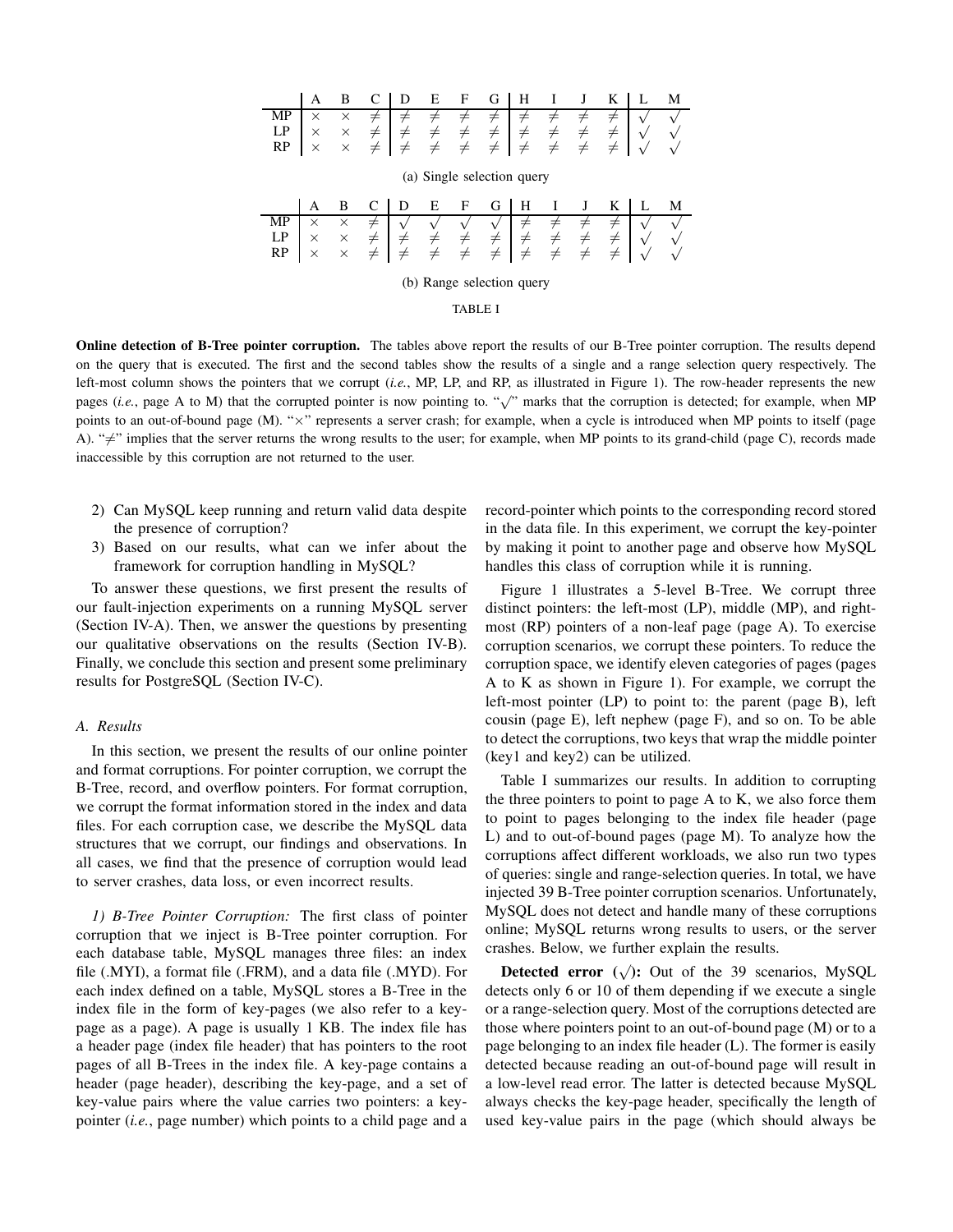| 00 <sup>2</sup> |  |  |          |                                                                                                                                                                                                                                  |  | 01 02 03 04 05 06 0D Data Out-of-bound |
|-----------------|--|--|----------|----------------------------------------------------------------------------------------------------------------------------------------------------------------------------------------------------------------------------------|--|----------------------------------------|
|                 |  |  |          | 05   $\sqrt{\bullet} \times$ $\sqrt{\bullet} \times$ $\sqrt{\bullet} \times$ $\sqrt{\bullet} \times$ $\sqrt{\bullet} \times$ $\sqrt{\bullet} \times$ $\sqrt{\bullet} \times$ $\sqrt{\bullet} \times$   $\sqrt{\spadesuit}$       |  | $\sqrt{4}$                             |
|                 |  |  |          | 06   $\sqrt{\bullet} \times \sqrt{\bullet} \times \sqrt{\bullet} \times \sqrt{\bullet} \times \sqrt{\bullet} \times \sqrt{\bullet} \times \sqrt{\bullet} \times \sqrt{\bullet} \times \sqrt{\bullet} \times$   $\sqrt{\bullet}$  |  | $\sqrt{2}$                             |
|                 |  |  |          | OD $\sqrt{\bullet} \times \sqrt{\bullet} \times \sqrt{\bullet} \times \sqrt{\bullet} \times \sqrt{\bullet} \times \sqrt{\bullet} \times \sqrt{\bullet} \times \sqrt{\bullet} \times \sqrt{\bullet} \times \sqrt{\bullet} \times$ |  | $\sqrt{\clubsuit}$                     |
|                 |  |  |          | 0B $\sqrt{\bullet} \times \sqrt{\bullet} \times \sqrt{\bullet} \times \sqrt{\bullet} \times \sqrt{\bullet} \times \sqrt{\bullet} \times \sqrt{\bullet} \times \sqrt{\bullet} \times \sqrt{\bullet} \times \sqrt{\bullet} \times$ |  | $\sqrt{\clubsuit}$                     |
|                 |  |  |          | $\mathbb{C}$ $\sqrt{\bullet}$ $\times$ $\sqrt{\bullet}$ $\times$ $\sqrt{\bullet}$ $\times$ $\sqrt{\bullet}$ $\times$ $\sqrt{\bullet}$ $\times$ $\sqrt{\bullet}$ $\times$ $\sqrt{\bullet}$ $\times$ $\sqrt{\bullet}$              |  | $\sqrt{\clubsuit}$                     |
|                 |  |  | TABLE II |                                                                                                                                                                                                                                  |  |                                        |

**Online detection of overflow pointer corruption.** The table above reports the results of our overflow pointer corruption. " $\times$ " marks that the server hangs and"√ " represents that the corruption is detected. When an overflow corruption is detected, depending on the type of the corruption, MySQL reacts differently: sometimes it does not return any valid data and marks the corresponding table as crashed (♠), sometimes returns partial valid data and kills the executed query (♣), and sometimes returns all valid data and skips the corrupt record without notifying the corruption to the user  $(\bullet)$ .

greater than 4 bytes and less than 1 KB). Pages that belong to the index file header have different structures that always store "0xFE 0xFE" at the same byte offset. Thus, MySQL can detect that they are not valid key-pages.

**Wrong results**  $(\neq)$ : In many cases, MySQL blindly trusts the corrupt pointers. As a result, incorrect results are returned to users. Specifically, users could get empty records or the wrong number of records (since portions of the tree are silently lost). For example, this can happen when the middle pointer points to its grand-child page (*e.g.*, MP points to page C). All the keys in the grand-child page are valid with respect to key1 and key2. Thus, the corruption is not easily detectable and some portions of the B-Tree (other pages reachable from the MP page) are not reachable anymore.

**Server crashes (** $\times$ **):** Finally, MySQL does not anticipate a cycle; when the three target pointers are corrupted to point to the page where they are stored (page A) or to the parent of that page (page B), MySQL server does not detect the created loop. The server keeps calling the search routine on the same pages infinitely. This routine only stops when the result is found or not found. Since the MySQL server does not track the previous pages that have been traversed, this loop causes an infinite traversal that eventually causes a stack overflow. The server crashes, and a lost connection error occurs.

*2) Record Pointer Corruption:* In our next set of experiments, we inject record pointer corruption. Record pointers are stored in key-pages in the index file. A record pointer of a key-value pair points to the actual record that holds the corresponding key. We have injected numerous corruptions. Here, we briefly describe the interesting results.

First, we created a table with fixed-size records with an auto-incremented key and corrupt a record pointer of a keyvalue in the index file such that it points to another record in the table. Thus, the key stored in a corrupt key-value pair does not match with the key stored in the record that it points to. For example, we take a key-value pair with a key of 500 and corrupt it by making the record pointer points to a record with a key of 600.

We ran a single selection query on the key (SELECT  $*$ WHERE key  $= 500$ , and the server behaves correctly; the server returns an empty result. We suspect that MySQL verifies that the record pointed by the corrupt key-value pair does not have the same key.

We observed a different behavior when we ran a range selection query (*e.g.*, selecting records with keys between 450 to 550); MySQL only returns a subset of the records, specifically records with keys between 450 to 499. MySQL always trusts the key stored in the record; when the B-Tree traversal hits key 500, it finds that the key in the record is 600, which is larger than the end of the range query (550). Thus, the server stops traversing the B-Tree and only returns a subset of the records. This confirms that when a range selection query is executed, MySQL never checks the fact that the key in the record is different than the key in the key-value pair.

Another interesting result is when we corrupt the record pointer of a dynamic (variable-length) record. With dynamic records, the record pointer is a byte offset, which implies that it can point to any byte in the data file. In this case, MySQL always checks the record information (*e.g.*, record length) in the record header. In the case of a corrupt pointer, the record length is not as desired. MySQL returns an error code to users without giving any result. The error states that the table has been marked as crashed and should be repaired.

*3) Overflow Pointer Corruption:* Next, we inject pointer corruptions into the data file. With fixed-size records, the data file does not store any pointers because a record can be fetched given its record number. With the variable-length record format, a record cannot always span contiguous bytes. Thus, a record can be put in one or more frames. When a record is deleted, all the frames that it occupies are marked deleted. When a record is inserted, it can reuse unused frames. If the new record does not fit in a frame, multiple frames are allocated for the record. Thus, in each frame, MySQL stores a pointer (the overflow pointer) to the next frame and a signature header that describes the frame. Only frames with hexadecimal signatures 05, 06, 0B, 0C, and 0D have an overflow pointer. This overflow pointer cannot point to all types of frames; a valid pointer can only point to a frame with a signature between 07 and 0C; more details can be found elsewhere [25].

Table II shows the result of our overflow pointer corruption. We inject corruptions that make an overflow pointer invalid. For example, a starting frame of a small record (05) should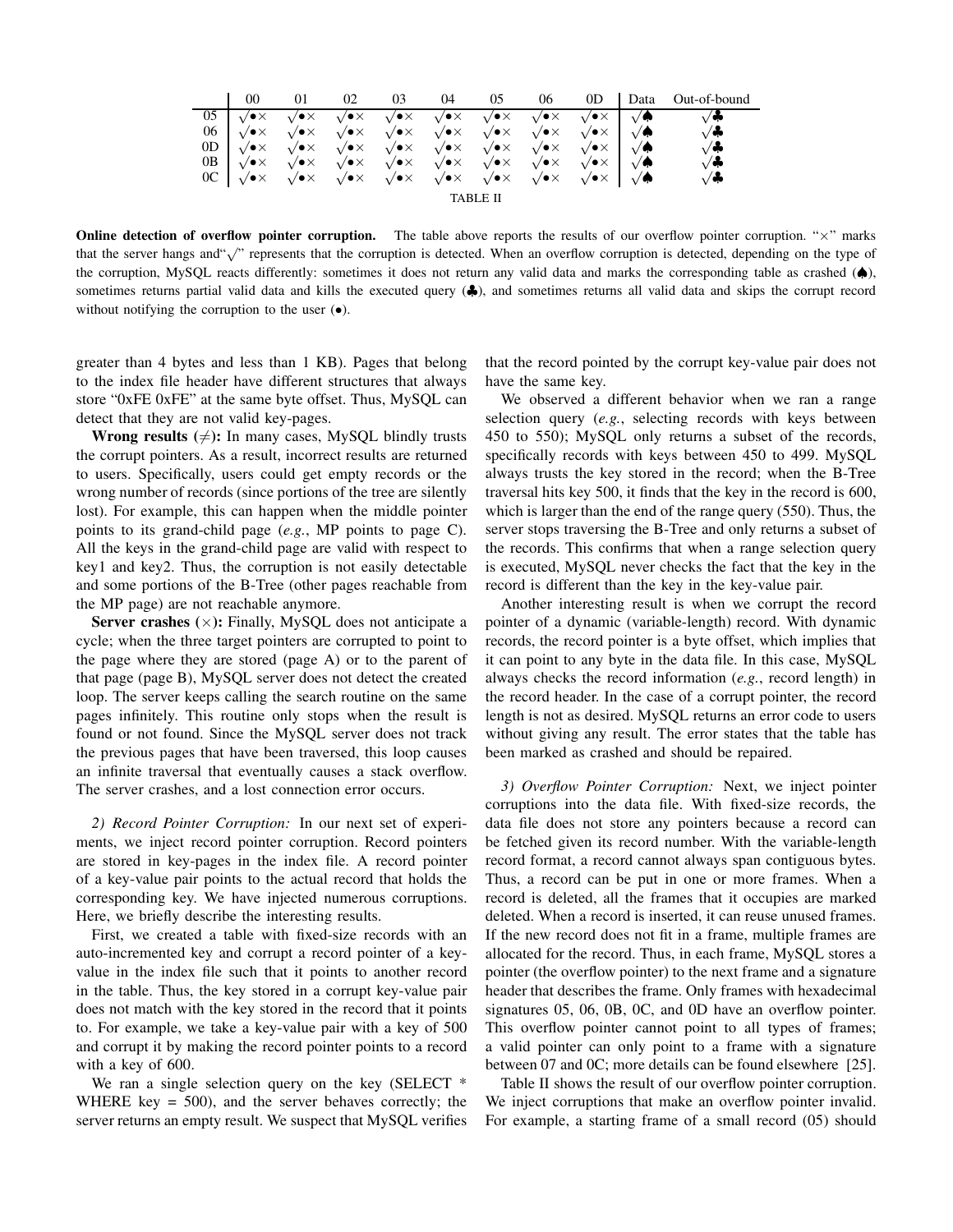

**Server hangs.** The figure illustrates a corruption scenario that causes MySQL server hangs.

not point to a deleted framed (00). Furthermore, because an overflow pointer is a byte offset (*i.e.*, it can point to any byte in the data file), we also force an overflow pointer points to data and to an out-of-bound offset.

We found that MySQL detects all overflow pointer errors  $(\sqrt{\ } )$ . However, depending on the corruption, different results are returned and different error messages are thrown. For example, if an overflow pointer accidentally points to data, MySQL is very conservative by not returning any valid data (even though it has fetched some), but rather emits an error message stating that the table has been marked as crashed and should be repaired  $(\spadesuit)$ . However, if an overflow pointer points to an out-of-bound offset, the server kills the executed query by returning only valid records that have been fetched so far (♣). Finally, if an overflow pointer points to an invalid frame, the server detects the error, skips this corrupt record, and continues scanning the next record  $(\bullet)$ . The users then would get all valid records, even those that are located after the corrupted record. In this case, the server does not propagate the error message to users.

Moreover, a certain scenario of overflow pointer corruption makes the server enter an infinite loop  $(x)$ . Specifically, this happens on a full-scan query when an overflow pointer points to an invalid frame that is located *before* the frame that holds the overflow pointer. Figure 2 illustrates the bug. MySQL scans the variable-length frames one-by-one, looking for any starting frame. When there is an invalid overflow pointer (*e.g.*, the starting frame of record #1 points to the starting frame of record #0), the corruption is detected from the given signatures. But, rather than moving to the next valid frame (*i.e.*, record #2), MySQL scans the wrong next frame, (*i.e.*, record #1, which is the frame next to the invalid frame). In this case, the server gets stuck in an infinite loop.

Beyond the corruption scenarios shown in the matrix in Table II, we also performed a more specific fault injection: an overflow pointer is corrupted to point to a "valid" frame that actually belongs to another record. But, in MySQL, a frame does not hold information about its owner. Thus, it is not straightforward for MySQL to detect this corruption online. As a result, the corrupt record is presented to users like a valid record, except part of the data belongs to another record.

*4) Index Format Corruption:* We now corrupt important format information that is stored in the index file header, shown in the left column of Table III. This format information is crucial for parsing both metadata (*e.g.*, keys, key-pointers, etc.) and data (*e.g.*, columns). Due to space constraints, we do not provide the descriptions of the fields; their descriptions can be found elsewhere [25]. For each field, we corrupt the value to zero  $(0)$ , a value less than the actual one  $(<)$ , a value larger than the actual one  $(>)$ , and the maximum possible value (Max). Format information is used differently depending on the query workload. Thus, we ran three types of query: full-scan, single selection, and range selection.

Table III depicts how various types of format corruption are handled in an inconsistent manner; some corruptions are detected  $(\sqrt{\ })$ , some are not. When a corruption is not detected, MySQL sometimes returns incorrect results to the user  $(\neq)$ , sometimes returns valid results (.), leaving the corruption unnoticeable, and sometimes crashes  $(x)$  in some unanticipated scenarios.

*5) Record Format Corruption:* In our final online experiment, we corrupt dynamic-record length information stored in the data file. MySQL is able to detect the discrepancy between the length of a record and the total length of its frames. MySQL tracks the cumulative length of the frames that have been fetched with respect to a record. If the cumulative length is larger than the record length, MySQL stops the query and returns only valid records that have been fetched so far. However, if the cumulative length is less than the record length, the server emits a hard error message saying that the table has been marked as crashed and should be repaired.

#### *B. Observations*

We now answer the questions we posed earlier in the paper. In short, our results have shown that MySQL does not detect all kinds of corruption that can arise, the MySQL server is not highly available in the midst of corruptions, and finally MySQL does not have a consistent framework for corruption handling. Below, we describe these observations in more detail.

*1) Incomplete Detection:* We find that MySQL ignores many corruptions, which leads to incorrect results being returned, crashes, and data loss. After further analysis, we find two reasons for these problems: in some cases MySQL ignores detectable corruptions and in some other cases MySQL does not have the ability to detect certain corruptions.

**Ignored detectable corruptions:** There are cases where corruption can be detected from implicit redundant information stored in MySQL data structures. Thus, with some additional work, some corruptions are actually detectable. However, detectability does not always lead to detection as we see in these three examples:

First, in B-Tree pointer corruption (Section IV-A.1), when a pointer is corrupt such that it points to a page not reachable from the parent page (*e.g.*, MP points to page D through K in Figure 1), MySQL could detect this by checking the keys with respect to key1 and key2. However, since MySQL does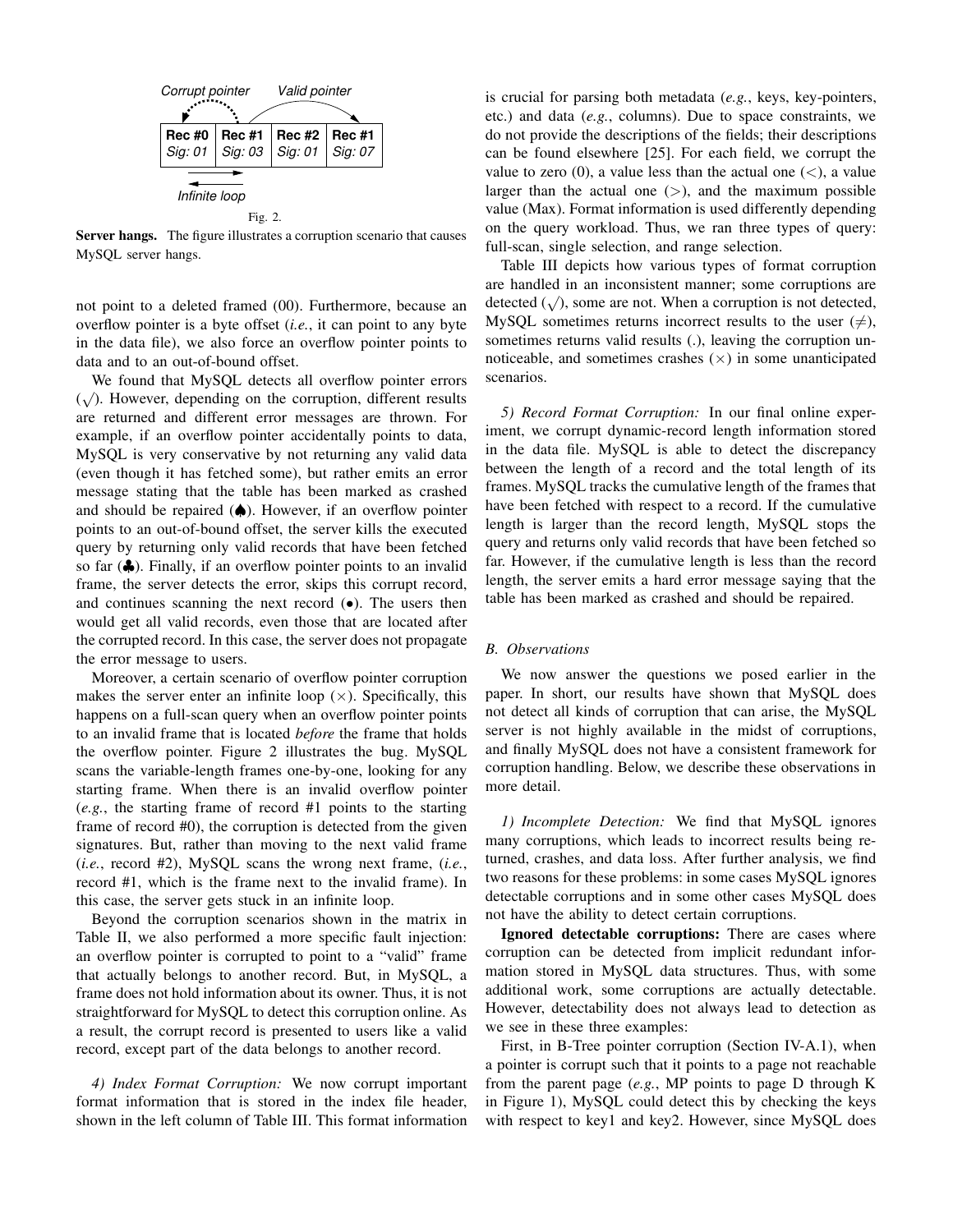|                     | Full scan  |            |          |            | Single selection |            |           |           | Range selection |           |           |            |
|---------------------|------------|------------|----------|------------|------------------|------------|-----------|-----------|-----------------|-----------|-----------|------------|
| Format info         | $\theta$   | $\,<\,$    | $\rm{>}$ | Max        | $\overline{0}$   | $\,<\,$    | >         | Max       | $\mathbf{0}$    | $\,<\,$   | $\rm{>}$  | Max        |
| <b>State header</b> |            |            |          |            |                  |            |           |           |                 |           |           |            |
| header length       | $\sqrt{}$  |            |          |            | $\sqrt{}$        | $\sqrt{ }$ |           |           | $\check{ }$     | $\sqrt{}$ |           |            |
| keys                | $\sqrt{ }$ |            |          |            | $\sqrt{}$        |            |           |           |                 |           |           |            |
| number of records   | $\neq$     |            |          |            | $\neq$           |            |           |           | $\neq$          |           |           |            |
| data file length    | $\neq$     | $\neq$     |          |            | $\neq$           | $\neq$     |           |           | $\neq$          | ≠         |           |            |
| <b>Base</b> header  |            |            |          |            |                  |            |           |           |                 |           |           |            |
| record length       | $\sqrt{ }$ | $\sqrt{}$  | $\times$ | $\times$   | $\sqrt{}$        | $\sqrt{ }$ | $\times$  | $\times$  | $\checkmark$    | $\sqrt{}$ | $\times$  | $\times$   |
| pack rec. length    | $\sqrt{ }$ | $\sqrt{ }$ | $\times$ | $\times$   | $\not=$          | $\neq$     | $\neq$    | $\times$  | $\neq$          | $\neq$    | $\neq$    | $\times$   |
| rec ref. length     | v          |            |          | $\sqrt{ }$ | $\times$         | $\sqrt{}$  | $\sqrt{}$ | $\sqrt{}$ | $\times$        | $\sqrt{}$ | $\sqrt{}$ | $\sqrt{ }$ |
| key ref. length     |            |            |          |            | $\neq$           |            | $\neq$    |           | $\times$        |           | $\times$  |            |
| max key blk len     |            |            |          |            | $\times$         |            |           |           | $\times$        |           |           |            |
| fields              |            |            |          |            |                  |            |           |           |                 |           |           |            |
| Key def.            |            |            |          |            |                  |            |           |           |                 |           |           |            |
| key segments        |            |            |          | $\sqrt{ }$ | $\sqrt{ }$       |            |           |           | $\sqrt{}$       |           |           |            |
| block length        |            |            |          |            | $\times$         |            |           |           | $\times$        |           |           |            |
| Key segment         |            |            |          |            |                  |            |           |           |                 |           |           |            |
| length              |            |            |          |            | $\neq$           |            |           | $\times$  |                 |           |           | $\times$   |
| <b>Record info</b>  |            |            |          |            |                  |            |           |           |                 |           |           |            |
| length              |            |            |          |            |                  |            |           |           |                 |           |           |            |
|                     |            |            |          |            | <b>TABLE III</b> |            |           |           |                 |           |           |            |

**Online detection of format corruption.** The table above reports MySQL corruption handling of different format corruptions. We corrupt a format value to zero (0), a value less than its actual value  $(\langle \rangle)$ , a value larger than its actual value  $(\rangle)$ , and the maximum possible value (Max). This format information is stored in the index file header. " $\times$ " represents a server crash, " $\neq$ " implies that the server returns wrong results to the users, "." marks that the corruption is silently ignored, and "√ " marks that the corruption is detected.

not perform such a check, incorrect results are returned ( $4^{\circ}$ =" in Table I).

Second, a record pointer corruption (Section IV-A.2) should be easily detectable; the MySQL server could compare the key stored in the index with the one stored in the record. But, rather than utilizing this redundant information, MySQL always trusts the keys stored in the records. As a result, incorrect results are returned.

Third, in the index format corruption (Section IV-A.4), when the data file length specified in the state header is corrupted to zero, MySQL returns no result to the user without any error message, blindly believing that the data file is empty although the number of records stored in the state header can give the correct information. A similar situation occurs when the data file length is corrupted to half of the actual value; MySQL only scans half of the data file. Another example is when the server crashes because the record length stored in the base header is corrupted to a maximum value. These corruptions actually can be caught simply by verifying the same information stored in the format file.

**Undetectable corruptions:** We find that several corruptions are hard to detect because MySQL does not store enough implicit redundant information in its data structures. We find many instances of this issue:

First, in the B-Tree pointer corruption (Section IV-A.1), it is hard to verify that a pointer properly connects two pages in adjacent levels because a page does not store its page level. For example, if a pointer is corrupt such that it points to one of its grand-children (*e.g.*, MP points to its C in Figure 1), MySQL cannot detect this easily.

Second, it is hard to detect an invalid root pointer because the index file header does not store the height of the B-Tree and the root page does not store its page level. Thus, a root pointer that points to a non-root page is considered valid, leading to a silent data loss (*i.e.*, some pages connected from the original root page are not reachable anymore). If the index file header stores the height of the B-Tree and each key-page has page-level information, their values can be cross-checked.

Third, it is difficult to catch a page in a B-Tree that points to another page belonging to another B-Tree because a page does not store information about to which B-Tree it belongs to. A table can have more than one index thus more than one B-Tree can be saved in the same index file. A page in a B-Tree should not be allowed to point to a page belonging to another B-Tree. However, since the page does not specify owner information, such a corruption scenario is not detected. As a result, users get incorrect results or the server kills the executed query with an error message.

Fourth, in the overflow pointer corruption (Section IV-A.3), it is also hard to catch a frame in a record that points to another frame belonging to another record because a frame does not hold information about its owner. Thus, when a corrupt overflow pointer points to a "valid" frame that actually belongs to another record, MySQL cannot easily detect this corruption online. As a result, the corrupt record is presented to users like a valid record, except part of the data belongs to another record.

Fifth, in the index format corruption (Section IV-A.4), it is challenging to verify true leaf and non-leaf pages. The page header has a one bit field that specifies whether the page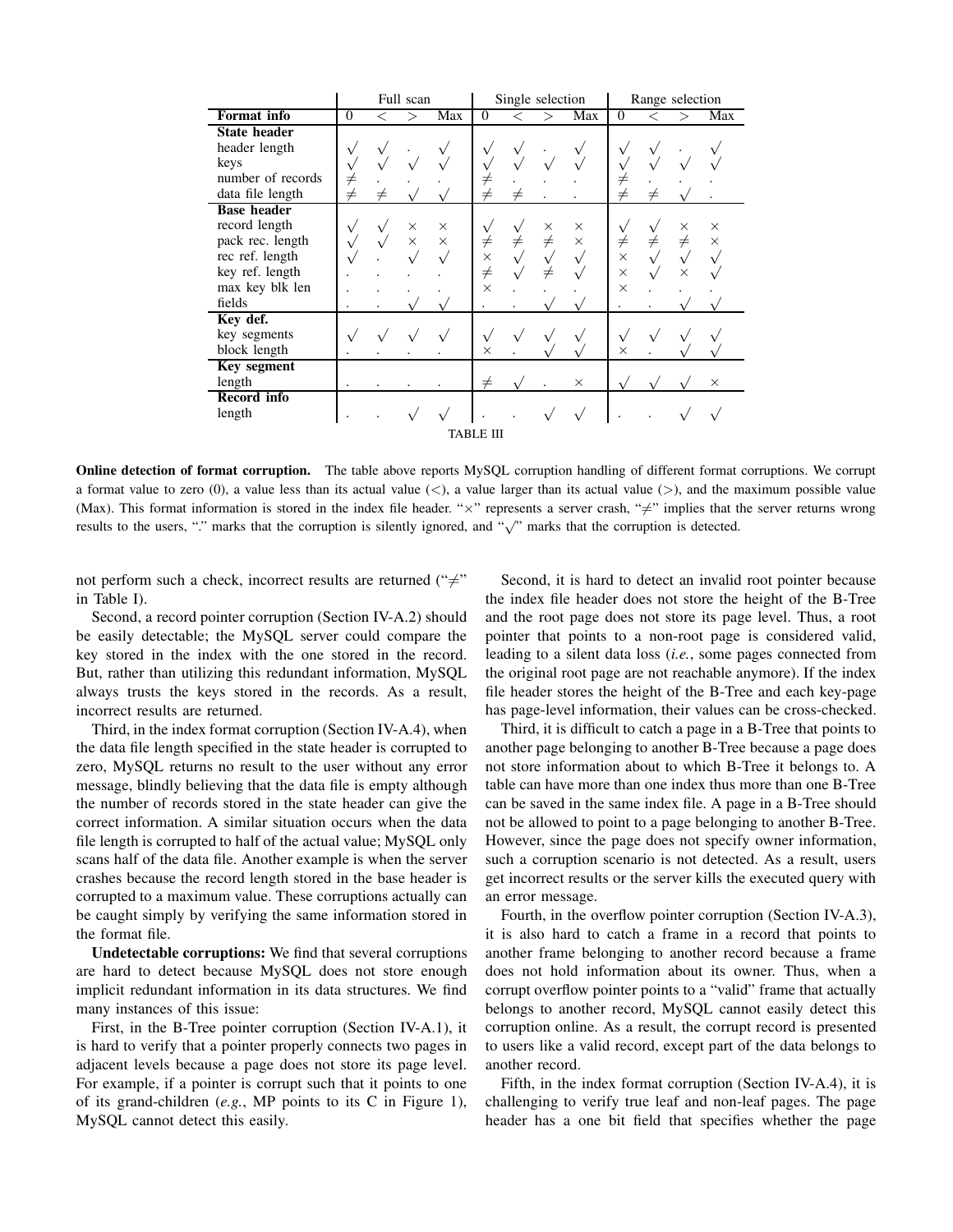is a leaf page (bit  $= 0$ ) or a non-leaf page (bit  $= 1$ ). When we corrupt the bit, thus making a non-leaf page a leaf page and vice-versa, the server sometimes hits an infinite loop, sometimes returns an empty result to users, and sometimes detects incorrect keys due to incorrect parsing. Detecting this corruption is challenging if not impossible. If only redundant information such as page level were stored in the page header, such detection would be straightforward.

In summary, MySQL should peruse available information in its data structures to cross-check its metadata consistency to the greatest extent possible. Furthermore, our findings also show that adding extra information might be useful for corruption detection or even recovery. The file system story in Section II shows that adding implicit redundancy can be done efficiently.

*2) Reduced Availability:* A system crash reduces availability. Thus, failure should be avoided in most systems. Unfortunately, in our experiments, we have shown that MySQL crashes in many cases of corruption.

Reduced availability also happens when MySQL fails to return valid data to users. When a minimal corruption occurs we might wish MySQL give us as many valid records as possible. For example, if there is only one corrupt record (*e.g.*, due to a corrupt overflow pointer), we might wish valid records were still accessible. However, that is not always the case in MySQL. In the overflow pointer corruption (Section IV-A.3), when an overflow pointer accidentally points to data, MySQL does not return any valid records ("♠" in Table II). When an overflow pointer points to an out-of-bound offset, the server only returns valid records that have been fetched so far ("♣" in Table II). Hence, due to this inconsistent handling, a small corruption in MySQL can make a large number of records inaccessible.

To improve availability, corruption should be detected and isolated. Detection is crucial; our findings have shown that corrupt metadata can lead to crashes. Worse, it might lead to the propagation of the corruption. This result emphasizes that catching corrupt metadata is a crucial factor in increasing availability. Furthermore, after corrupt metadata is detected, the corruption and also the operation on the metadata should be isolated; more specifically, the operation should be able to continue processing other valid metadata.

*3) No Framework for Corruption Handling:* Finally, we believe that MySQL might not have a framework for corruption handling. This conclusion is suggested by its *inconsistent* reactions in handling corruption. We define inconsistent handling as the case where similar failure scenarios are handled differently. From our results, we find five cases of inconsistent handling in each class of corruption we injected:

First, in the B-Tree pointer corruption (Section IV-A.1), when we corrupt the middle pointer to point to any page reachable from the left-uncle, MySQL detects the corruptions ("√ " in Table I-b when MP points to D, E, F, or G). However, when the middle pointer is corrupted to point to any page reachable from the right-uncle, MySQL does not detect the corruptions and delivers the wrong results to the users (" $\neq$ " in Table I-b when MP points to H, I, J, or K). These two cases are similar but handled differently. It turns out that, for the first case, MySQL "coincidentally" detects the corruption; the error message actually comes from the detection of an out-of-bound key-pointer due to the abnormal behavior of the search routine after it follows the corrupted middle pointer.

Second, in the record pointer corruption (Section IV-A.2), MySQL reacts to a corrupt record pointer differently depending on the executed query. In the case of a single selection query, users get correct (empty) result; in the case of a range selection query, users get wrong (partial) results without any errors thrown; in the case of a dynamic length record, a hard error is thrown and no result is returned (even the valid ones). This shows that MySQL corruption handling is sometimes soft and sometimes hard.

Third, in the overflow pointer corruption (Section IV-A.3), depending on the corrupt value, MySQL gives widely different reactions ranging from marking the table as crashed (♠ in Table II) to killing the executed query  $(\clubsuit)$ , and sometimes silently returning without any error-code  $(\bullet)$ .

Fourth, in the index format corruption (Section IV-A.4), Table III clearly depicts how format corruptions are handled in an inconsistent manner, depending on the workload and on the corrupt value. For example, when the key reference length in the base header is corrupted, sometimes the corruption is detected  $(\sqrt)$ , but sometimes it is not. When the corruption is not detected, MySQL sometimes returns incorrect results to the user  $(\neq)$  and at times crashes  $(\times)$ .

Fifth, in the record format corruption (Section IV-A.5), when a query hits a corrupt dynamic-record length, depending on the corrupt value, MySQL sometimes stops the query and returns only valid records that have been fetched so far, but sometimes emits a hard error message saying that the table has been marked as crashed.

In summary, we believe that MySQL does not have a proper framework for corruption handling. When inconsistent handling is observed, usually it implies that the corruption handling code is diffused throughout the code base [14], [30]. Such diffusion usually results in unpredictable and often undesirable fault-handling strategies, which might turn into frustration for human debugging [30].

#### *C. Summary*

We have found that MySQL does not detect and handle corruptions well. We believe that the observations we have made are not specific to MySQL; in addition to MySQL, we have applied our fault injection method to PostgreSQL version 8.3, another open source DBMS. Our initial experiment shows that PostgreSQL has similar problems as MySQL. For example, in PostgreSQL, pages in the index file store left and right sibling pointers. When the right sibling pointer of a page is corrupted so that it points to one of its left sibling pages, the SELECT query on the table based on index scan makes the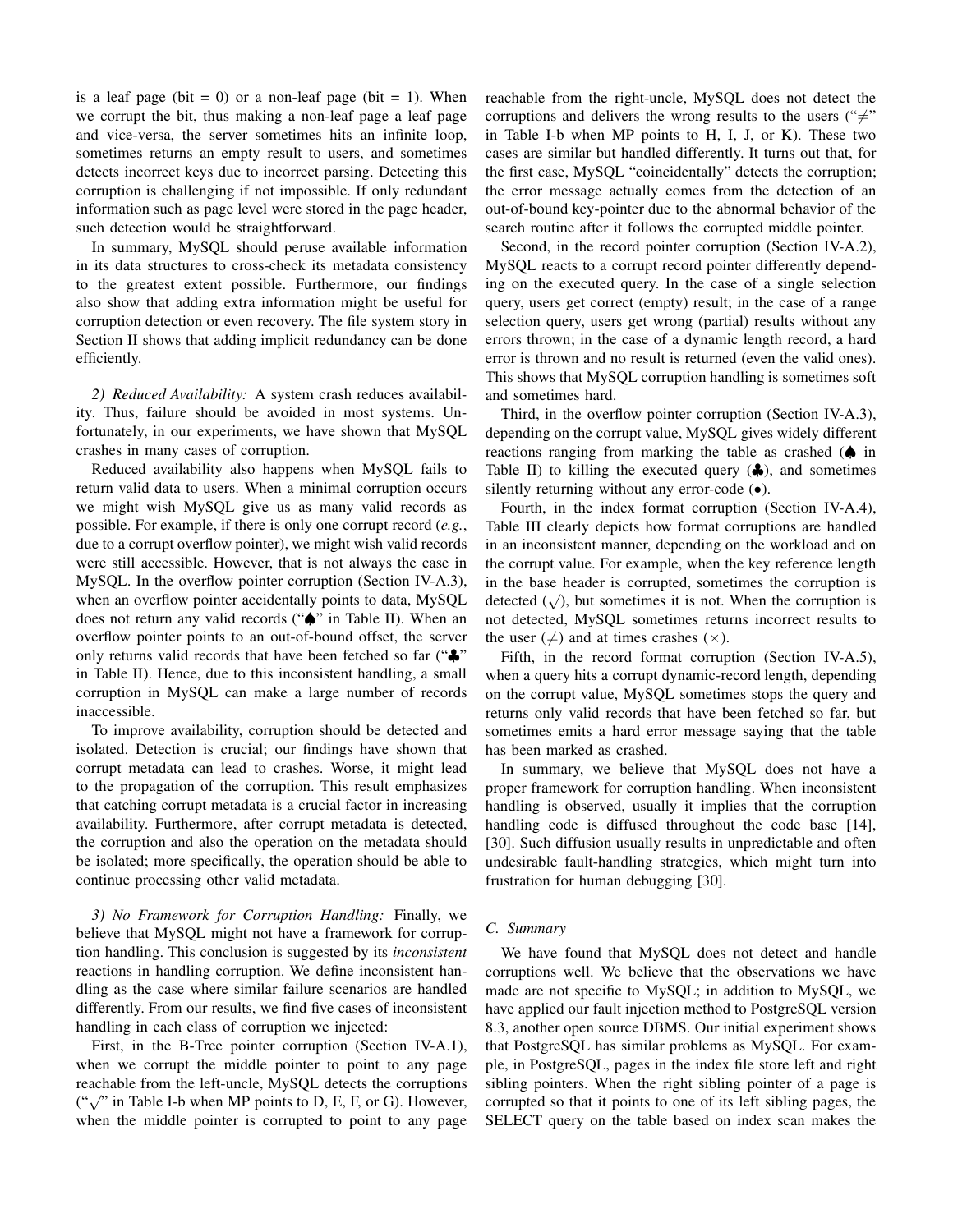server to hang as it hits an infinite loop. Beyond the scenario described above, we have also injected 24 more corruptions to PostgreSQL and found that 12 of them highlight the problems observed in this section.

# V. OFFLINE CORRUPTION

Online detection of hundreds of possible corruption scenarios is often not feasible. One primary reason is because full cross-checks must be performed to detect all scenarios. Thus, a DBMS offline checker should be the last tool that catches all corruptions in the database. When a corruption has been detected by an offline checker, a repair utility can be run, thus restoring the tables to a consistent condition. However, if the offline checker misses some corruption scenarios, one would not run the repair utility and corrupt data can leak into the running system, which may cause more corruptions.

In this section, we analyze the robustness of the MySQL offline checker, myisamchk, in dealing with the same corruption scenarios we have injected in the online case. This checker runs in two modes: check and repair. In this first mode, myisamchk attempts to find all corruptions in the database, while in the second, it tries to rebuild the tables and index files. Thus, we pose two questions:

- 1) Can myisamchk find all corruptions in the database?
- 2) Can myisamchk correctly repair the database?

To answer these questions, we first present the results of our fault-injection experiments on myisamchk (Section V-A) and then summarize our observations (Section V-B).

## *A. Results*

*1) Check Mode:* We have injected the same B-Tree and overflow pointer corruptions described in Sections IV-A.1 and IV-A.3. All cases except one are detected by myisamchk; myisamchk crashes when a left-most key points to the same page where the key is stored. More detailed observation shows that in many cases of detected corruptions, the error messages thrown do not precisely describe the injected corruptions. This suggests that the checks performed do not capture the actual corruptions. Hence, perhaps it is not surprising to discover a corner-case bug.

The most interesting findings of our offline experiments arose when we inject format corruptions (as in Section IV-A.4). As depicted in Table IV, the offline checker blindly trusts some format information. As a result, the checker crashes  $(\times)$ when such information is not as expected. This system crash is unacceptable because a checker should not trust any value it retrieves from the disk; its basic purpose is to find corrupt metadata. Other than this, Table IV also shows that many corruption scenarios are left undetected.

| Format info        | 0        |  | Max |
|--------------------|----------|--|-----|
| State header       |          |  |     |
| header length      |          |  |     |
| keys               |          |  |     |
| number of records  |          |  |     |
| data file length   |          |  |     |
| <b>Base</b> header |          |  |     |
| reclength          |          |  |     |
| pack reclength     |          |  |     |
| rec reflength      |          |  |     |
| key reflength      |          |  |     |
| max key blk len    |          |  |     |
| fields             |          |  |     |
| Key def            |          |  |     |
| keysegs            |          |  |     |
| block length       |          |  |     |
| <b>Key segment</b> |          |  |     |
| length             |          |  | ×   |
| <b>Record info</b> |          |  |     |
| length             |          |  |     |
|                    | TABLE IV |  |     |

**Offline detection of format corruption.** The table reports myisamchk corruption handling of different format corruptions. "×", ".", and "√ " represent server crash, ignored corruption, and detection respectively.

*2) Repair Mode:* When we inject format corruptions, we also find that the repair performed by myisamchk could be problematic. For example, when the record length ("reclength") specified in the base header of the index file is corrupted, myisamchk throws an error message saying that it found wrong records in the data file and suggests a repair. When the repair is finished, however, all records in the table are discarded and the record length still remains corrupted.

After studying the code, we determined the reason. In MySQL the record length is essential to parsing records from the data file. However, myisamchk assumes that this field is always correct. Thus, once the field gets corrupted, it will never locate the corruption. Then during the repair, myisamchk will not be able to read any record from the data file by using the wrong record length, thus leaving no record after the repair.

In fact, this erroneous repair could be avoided by a simple fix, which makes use of the redundant information inside the data file itself and from the format file.

#### *B. Observations*

In summary, our results show that the offline checker myisamchk is far from robust; it does not catch all corruptions and it does not always repair the database correctly. Our observations point to the same issues faced by the running MySQL (Section IV-B). Mainly, some detectable corruptions are ignored and some corruptions are not detectable due to the lack of redundant information. As a result, the checker itself can crash and even worse an erroneous repair could happen.

The fact that myisamchk does not perform a complete set of checks is not surprising given the minimal implementation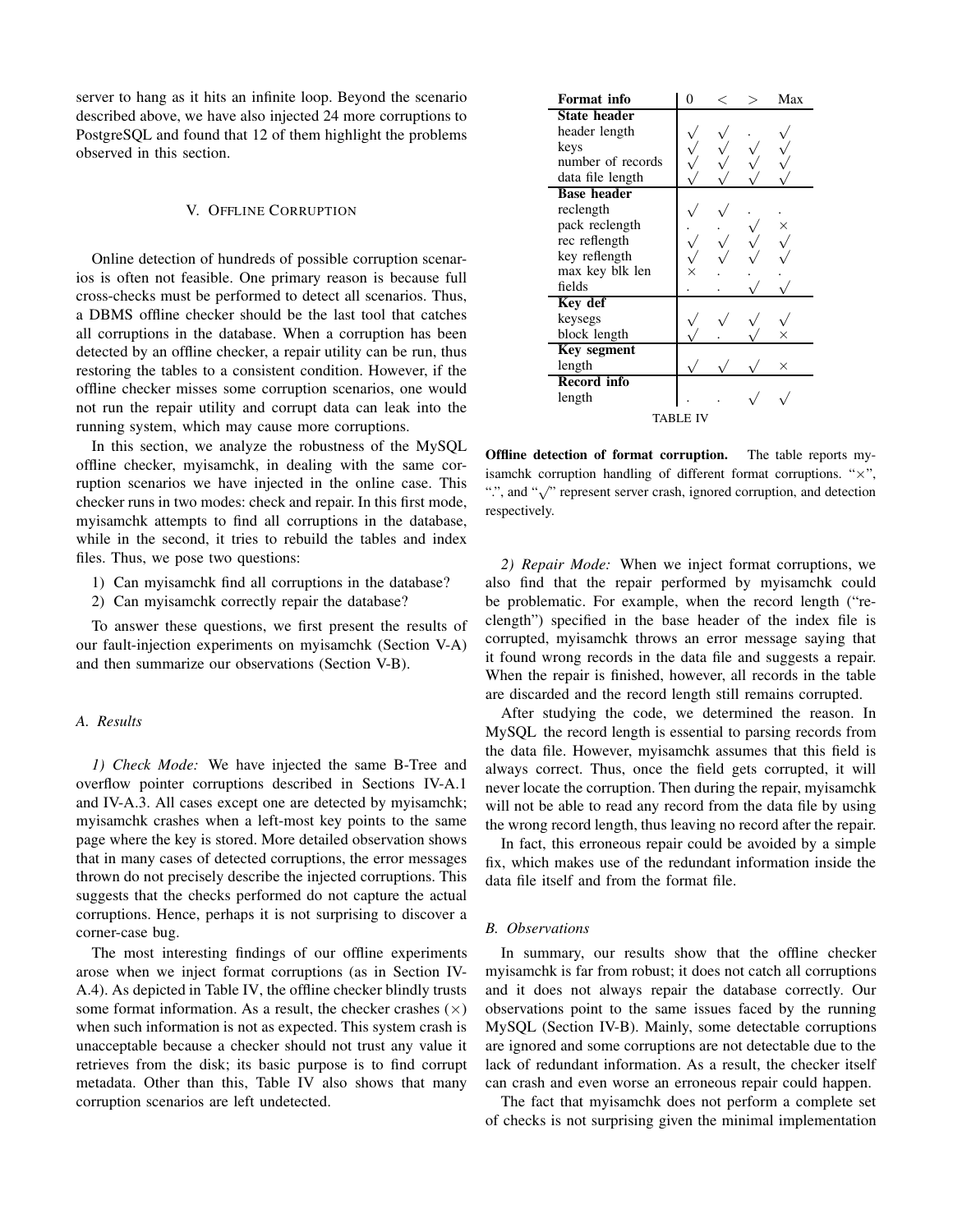| #  | <b>Checks Performed</b>                                |
|----|--------------------------------------------------------|
| 4  | Checking data file:                                    |
|    | Check validity of deleted block links, deleted frames, |
|    | overflow pointers, size of deleted blocks              |
| 9  | <b>Checking keys:</b>                                  |
|    | Check delete links (range-check and alignment),        |
|    | compare key-value pairs (range-check and alignment),   |
|    | check record-pointer, page length, auto-increment key. |
| 2  | <b>Checking file sizes:</b>                            |
|    | check length of index and data file                    |
| 15 | Total                                                  |
|    | TABLE                                                  |

**Checks performed by myisamchk.** The table summarizes the 15 checks performed by the MySQL offline checker.

of the checker (under 2000 lines of code). A more detailed study shows that the checker only performs 15 checks, shown in Table V. Many important checks are either omitted or overlooked. Redundant information in the format file (*e.g.*, column and key definitions, file size, record count, etc.) is not used to verify the consistency of the index file. B-Tree checks are also not comprehensive. For example, key-value pairs comparison is done only on per-page level; key-value ordering across siblings and parent/child is not checked. Thus, there is room for improvement in building a more robust MySQL checker.

# VI. CONCLUSION

In the world of storage systems, it would be ideal if RAID storage guaranteed that data was not corrupt. Unfortunately, no such guarantee is possible (though techniques can make the odds of perceived corruption lower). Thus, a DBMS must, at the highest level, be responsible for the correctness of its data. This notion is particularly true of the DBMS metadata, which no client of the DBMS can even access; if the DBMS does not safeguard its own metadata, no other components can.

In this paper, we have begun the exploration of the data corruption problem on database management systems. We have shown that the MySQL and PostgreSQL DBMSs do not tolerate such faults particularly well, and that MySQL offline checker catches some but not all corruptions, thus leaving the system susceptible to corruption if it arises.

However, we believe our work is only the first step towards the "hardening" of database management systems to the problems of corruption. Many problems remain, including:

**Online checking:** A running DBMS should likely perform internal integrity checks while it runs to protect against other forms of corruption, including those from bad memory [23] as well as from disk.

There is a large body of work regarding techniques for detecting and recovering from data corruption [35], including the use of in-memory redundancy with checksums and replicas, or the use of fault-tolerant data structures [3], where a single pointer fault cannot lose a large amount of data, unlike what

we have seen in Section IV-A.1. Although all these techniques are not new, it would be interesting to find out why they are not deployed in practice. One reason might be a lack of study in quantifying how much performance overhead is imposed and how much reliability is gained when a certain redundancy or protection is added. This would be an important issue to look into further.

Aside from existing techniques, we believe a proper framework is needed in deploying the techniques. One possible solution is having a centralized framework that focuses on corruption handling [14]. Without a centralized framework, handling hundreds of corruption scenarios is proven to be difficult, diffused, and inconsistent.

**Robust offline checkers:** The existence of repair tools again indicates that we need them in practice. However, as we have observed, the repair process of checkers (both for DBMSs and file systems) is typically *ad hoc*. Thus, the quest in building more robust checkers has begun recently. For example, Gunawi *et al.* utilize a declarative approach to write hundreds of checks and repairs in a clear and compact manner [15]. Others have used more formal frameworks as the foundation for corruption repair. For example, Khurshid *et al.* suggest the use of symbolic execution [18] and Wang *et al.* define the problem of corruption-repair as a global optimization problem by using structural Hamming and edit distance [43].

Thus, further work is clearly required. Only through a combined offline and online approach will a high-performance, robust, and truly corruption-robust DBMS be realized.

#### **REFERENCES**

- [1] http://bugs.mysql.com/search.php?search for=
- corruption&status=All&cmd=display. [2] http://search.postgresql.org/search?m=1&q= corruption.
- [3] Yonatan Aumann and Michael A. Bender. Fault Tolerant Data Structures. In *The 37th Annual Symposium on Foundations of Computer Science (FOCS '96)*, Burlington, Vermont, October 1996.
- [4] Lakshmi N. Bairavasundaram, Garth R. Goodson, Bianca Schroeder, Andrea C. Arpaci-Dusseau, and Remzi H. Arpaci-Dusseau. An Analysis of Data Corruption in the Storage Stack. In *Proceedings of the 6th USENIX Symposium on File and Storage Technologies (FAST '08)*, pages 223–238, San Jose, California, February 2008.
- [5] Lakshmi N. Bairavasundaram, Meenali Rungta, Nitin Agrawal, Andrea C. Arpaci-Dusseau, Remzi H. Arpaci-Dusseau, and Michael M. Swift. Systematically Benchmarking the Effects of Disk Pointer Corruption. In *Proceedings of the International Conference on Dependable Systems and Networks (DSN '08)*, Anchorage, Alaska, June 2008.
- [6] Wendy Bartlett and Lisa Spainhower. Commercial Fault Tolerance: A Tale of Two Systems. *IEEE Transactions on Dependable and Secure Computing*, 1(1):87–96, January 2004.
- [7] Steve Best. JFS Overview. www.ibm.com/developerworks/ library/l-jfs.html, 2000.
- [8] J. Brown and S. Yamaguchi. Oracle's Hardware Assisted Resilient Data (H.A.R.D.). *Oracle Technical Bulletin (Note 158367.1)*, 2002.
- [9] Florian Buchholz. The structure of the Reiser file system. http://homes.cerias.purdue.edu/∼florian/reiser/ reiserfs.php, January 2006.
- [10] Andy Chou, Junfeng Yang, Benjamin Chelf, Seth Hallem, and Dawson Engler. An Empirical Study of Operating System Errors. In *Proceedings of the 18th ACM Symposium on Operating Systems Principles (SOSP '01)*, pages 73–88, Banff, Canada, October 2001.
- [11] Michael H. Darden. Data Integrity: The Dell|EMC Distinction. http: //www.dell.com, May 2002.